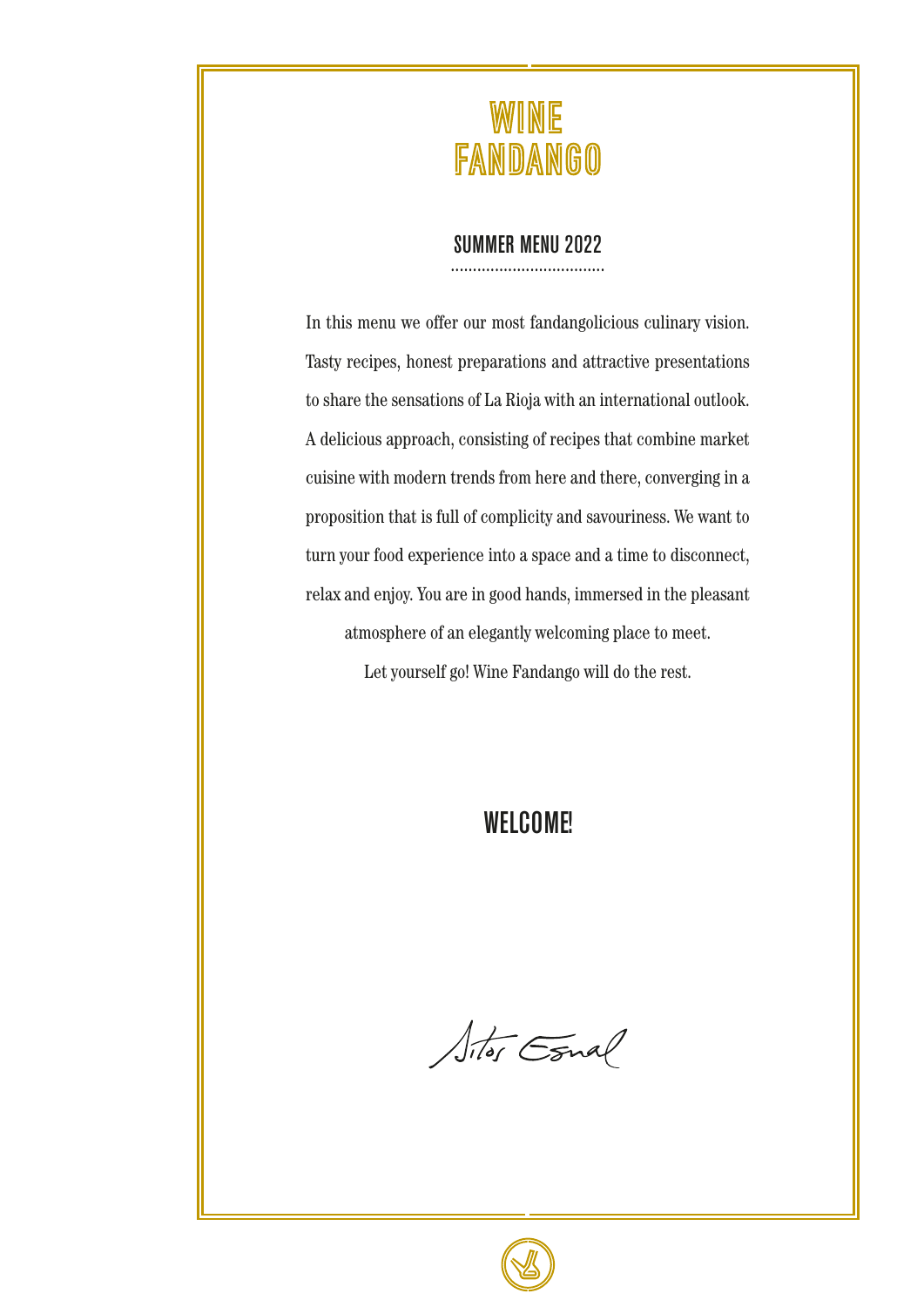## MY TRADITIONAL RECIPES

| CRUNCHY MUSHROOM SALAD AND CONFITED CHERRY<br>with Riojan escarole, walnut and mustard vinaigrette                              | 14 € |
|---------------------------------------------------------------------------------------------------------------------------------|------|
| <b>OUR CREAMY CROOUETTES</b><br>made with Alejandro Miquel cured Duroc ham                                                      | 12 € |
| IGP RIOJAN RED PEPPER FROM MY FRIENDS "MARNAL"<br>with home-marinated anchovies, fresh Briviesca cheese seasoned and pistachios | 1ն € |
|                                                                                                                                 |      |

# MY MOST FANDANGOLICIOUS ENTRÉES

| OCTOPUS ROASTED AT LOW TEMPERATURE<br>on frothy potato cream and black olive ground    | 22 € |
|----------------------------------------------------------------------------------------|------|
| <b>CREAMY BLACK RICE WITH SOUID</b><br>mixed with Idiazábal cheese and chives          | 18 € |
| <b>VEGETABLES IN TEMPURA</b><br>with passion fruit and cardamom ponzu sauce and wasabi | 12 € |
| THAI PRAWN SALAD<br>with Málaga ajoblanco and plankton oil                             | 1Ո € |

#### RECIPES FROM MY TRAVELS

| WOK SAUTEED GALICIAN MUSSELS<br>with oyster sauce, lime and ginger                     | 12 € |
|----------------------------------------------------------------------------------------|------|
| <b>CHICKEN AND TURMERIC SAMOSAS</b><br>with miso mayonnaise, lime and honey            | 10 € |
| <b>FRESH SALMON SASHIMI</b><br>with salad of quinoa dressed, ponzu and "pico de gallo" | 18€  |
| BURRITO STUFFED WITH MOLE POBLANO<br>with chili peppers mayonnaise (4 units)           | 14 € |

#### ALL DISHES ARE ALSO SERVED "TO TAKE AWAY" EXCEPT \*

In compliance with EU Food Information Regulation 1169/2011, this establishment makes allergen information on its products available to customers. For more information, please ask our staff. ......................................................................................................

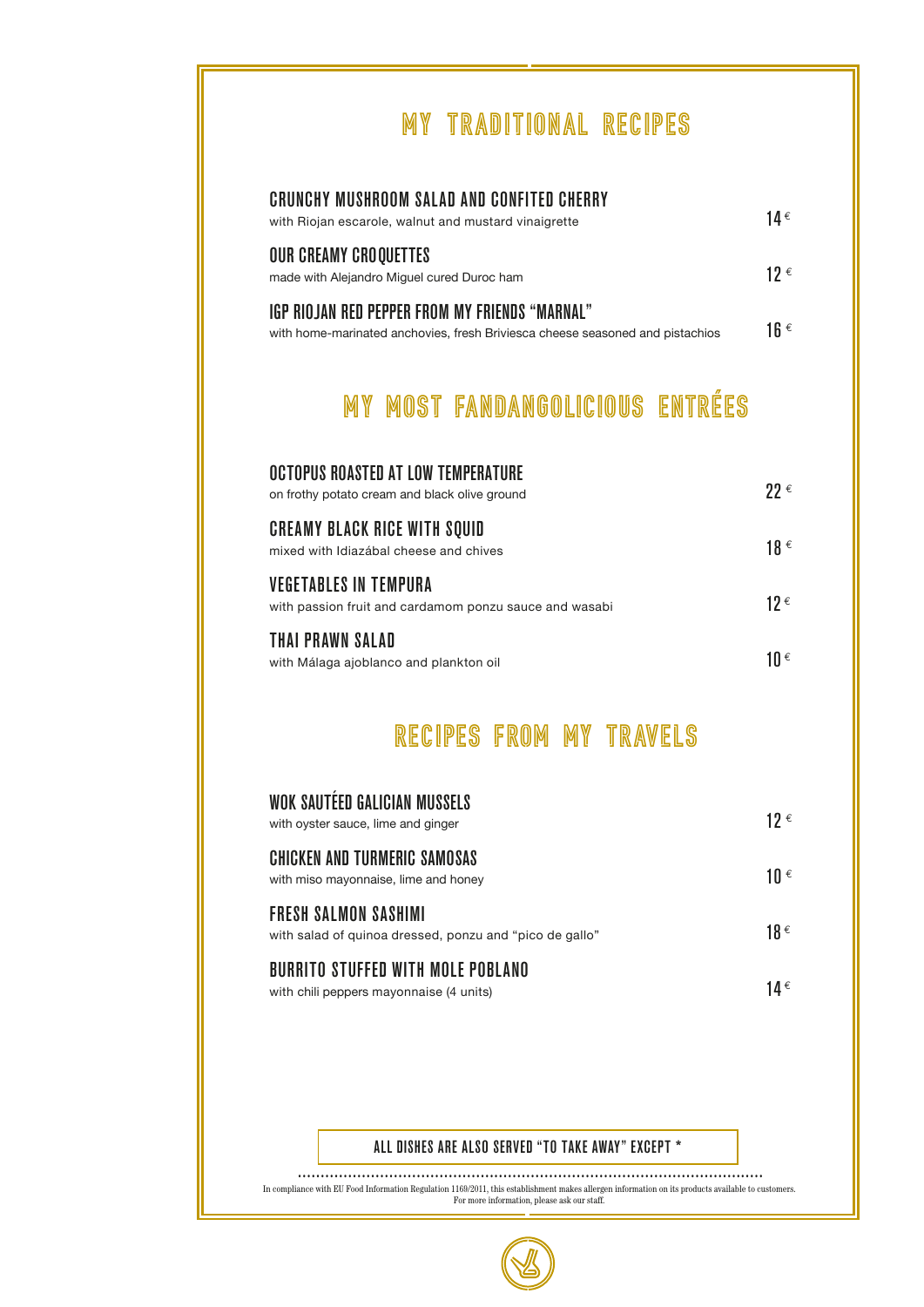## EMBERS AND THE SEA, MY ORIGINS

| * CHARGRILLED TURBOT<br>with refried garlic sauce (serves 2)      | $28 \epsilon$ /pers |
|-------------------------------------------------------------------|---------------------|
| * CHARGRILLED WILD SEA BASS<br>with refried garlic (serves 2)     | $28 \epsilon$ /pers |
| * GRILLED BLACK MONKFISH<br>with refried garlic Orio style        | $98 \in$            |
| <b>ROASTED RED TUNA CHEEK</b><br>with linked dashi and salmon roe | $25 \epsilon$       |
| COD IN ORLY BLACK<br>grilled aubergine and pistou dressing        | $23 \in$            |

### EMBERS AND MEAT, OUR LAND

| OLD MATURE COW CHOP<br>grilled with Tricio peppers (serves 2)                                    | $50 \frac{\epsilon}{kg}$ |
|--------------------------------------------------------------------------------------------------|--------------------------|
| DUCK AND THISTLE MUSHROOM<br>on a pear compote with Idiazábal cheese flakes                      | 18€                      |
| COW TAIL STUFFED WITH MUSHROOMS<br>reduced cooking juice and potato parmentier                   | $20 \in$                 |
| CHARGRILLED ACORN-FED IBERIAN PREY<br>pineapple and quince sandwich, Char siu sauce and radishes | $22 \in$                 |
| GRILLED MILK LAMB SHOULDER<br>Riojan mushroom stew, dried apricot cream and hazelnut earth       | $25 \epsilon$            |

#### ALL DISHES ARE ALSO SERVED "TO TAKE AWAY" EXCEPT \*

In compliance with EU Food Information Regulation 1169/2011, this establishment makes allergen information on its products available to customers. For more information, please ask our staff. ......................................................................................................

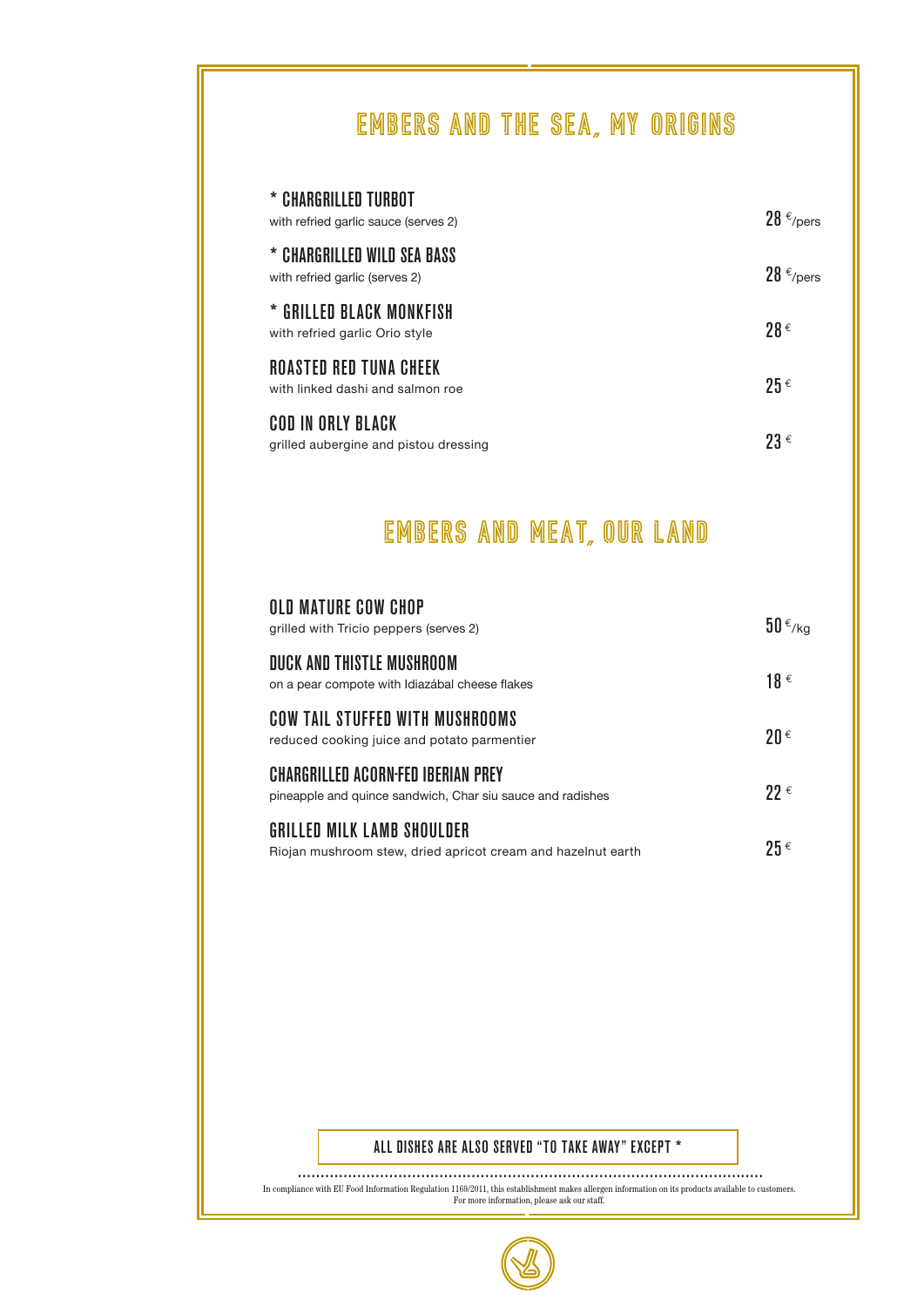### A LOVING WHIM...

| <b>CHEESECAKE ZUBEROA STYLE</b><br>with coconut toffee and ice cream                             | $\mathbf{g} \in$ |
|--------------------------------------------------------------------------------------------------|------------------|
| <b>CARAMELIZED BRIOCHE BREAD TORRIJA</b><br>with coconut soup and vanilla ice cream              | $\beta \in$      |
| OUR CREAMY RICE PUDDING<br>traditional recipe from 2005                                          | $\mathbf{g} \in$ |
| TIRAMISU: THE TRADITIONAL RECIPE<br>served in a bowl with its mascarpone, cocoa and sponge cakes | $\beta \in$      |
| <b>CHOCOLATE FONDANT</b><br>with chocolate soup and Baileys ice cream                            | $\mathbf{g} \in$ |

#### ALL DISHES ARE ALSO SERVED "TO TAKE AWAY" EXCEPT \*

In compliance with EU Food Information Regulation 1169/2011, this establishment makes allergen information on its products available to customers. For more information, please ask our staff. ......................................................................................................